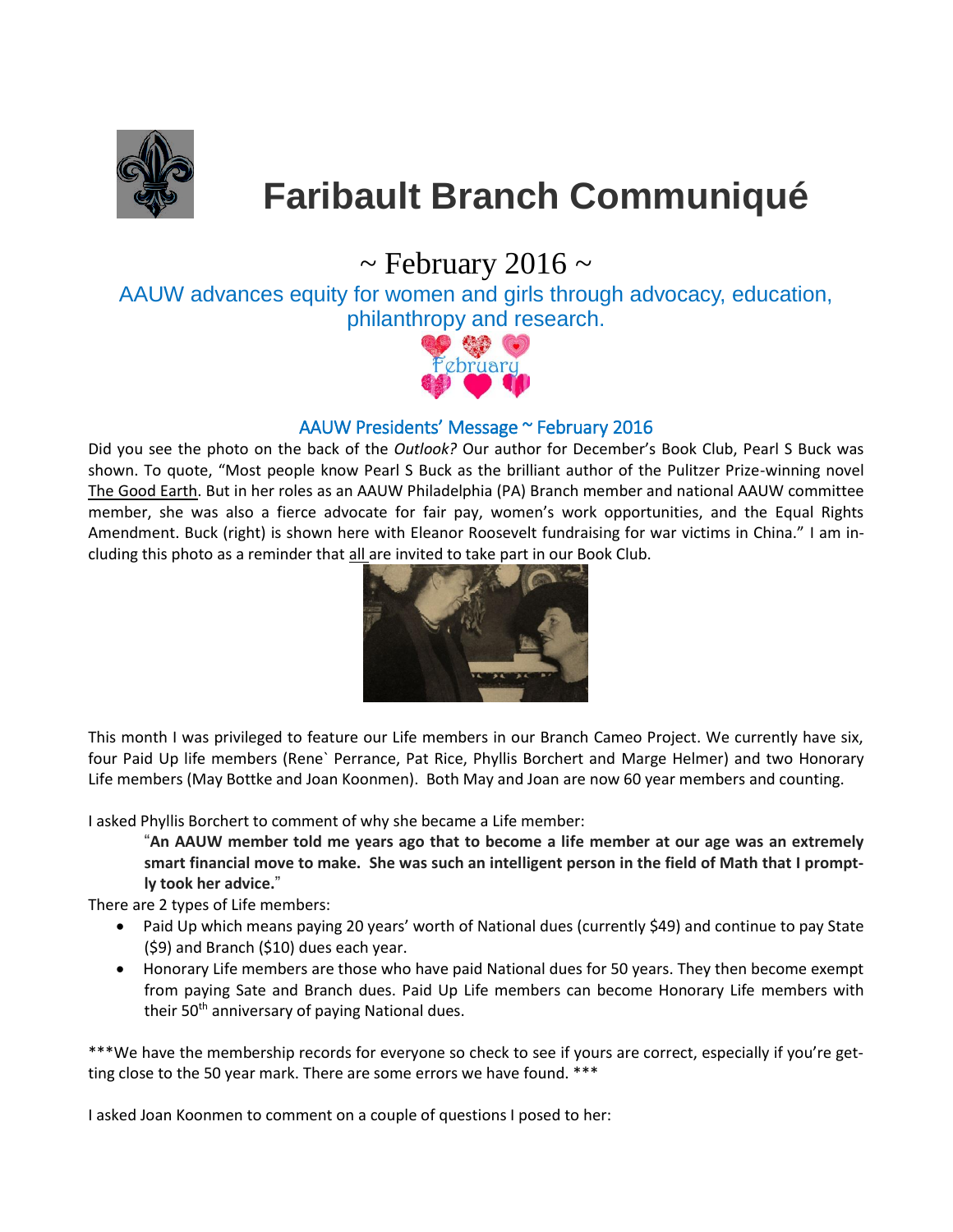**"Significant changes/ improvements in AAUW over the years: I'm now back as a member of the first AAUW branch that I belonged to (La Crosse, WI). The changes that I think have had the most impact are Title IX, the Legal Advocacy Fund (LAF) and Women's History Month. I also think AAUW's work with school age girls through camps and STEM events have helped them to see more opportunities, inspired them and have given them confidence that they can do so many things.**

**Additional info: I was the first chair of the AAUW Art Fair on the Green for the La Crosse, WI branch. The art fair is still going strong and this year will be its 58th year. It's grown from about 25 artists to almost 100. It's the branch's main scholarship fundraiser and last year \$28,000 was given away in scholarships and grants."**

So whether we are a Life member or brand new, there is important work to be done. We don't know where we are going if we don't know where we have been.

• We received a very nice thank you from the Lincoln 5<sup>th</sup> Graders for their Career Exploration Day. "As those of you that were here to volunteer could see it was a huge success. The students thoroughly enjoyed this opportunity and we could not have done it without your assistance." It was worth it just to hear students say, "Best school day EVER!"

We also have some fun, as well as some serious, times of getting to know each other better:

- The Gallery-on-the-Go was a success with 15 painters. Hoping to make this an annual event.
- $\bullet$  Looking forward to the necklace making party on Sat., the 13<sup>th</sup>.
- Be sure to come for the program on 2/22 about food as medicine. Did you know carrots were first grown for medicine, not for food?
- An opportunity to see what women had to go through to earn the right to vote in Britain. I'll host viewing of the Suffragette on 2/29 and/or 3/1 in my home at time(s) when have 4-5/time.
- The Minnesota History Theatre has more than a dozen signed up. Still can sign up at next meeting and pay the \$28. This will be Sun., Mar 20<sup>th</sup> in St Paul.
- Very pleased to have several new members signed up to write articles for "Women's History Month." Be watching *FDN* in March for articles about women who were first to serve in public service and government.
- The nominating committee which is the Board will be discussing nominations at our meeting at 5:30 on 2/22 at District One. Members should be thinking of what position you would like to have in the Branch. With co-president and co-vice presidents of programs, membership and AAUW Funds, there is a year to get primed before assuming the lead position the following year.
- Kathy Kasten and I have spent several afternoons diligently bringing our bylaws into mandatory conformance with the National model. They have been submitted to the National office and filed. They have increased from just over 7 pages to a full 11 pages. No vote is necessary.

Quotable quote: "*Alone we can do so little; together we can do so much." ~ Helen Keller*

Karen Rasmussen, with Pat Fuchs, Co-Presidents

## **Secretary's Report**

**Faribault AAUW Board/Branch Meeting Minutes - Jan. 25, 2016**



The January board meeting of the Faribault AAUW was called to order by President Karen Rasmussen at 5:30 p.m. at District One Hospital on Monday, Jan. 25, 2016. The agenda applied to both the board and branch meetings. The branch meeting was called to order at 6:30 p.m.

Pres. Rasmussen welcomed those attending. She reminded members to put on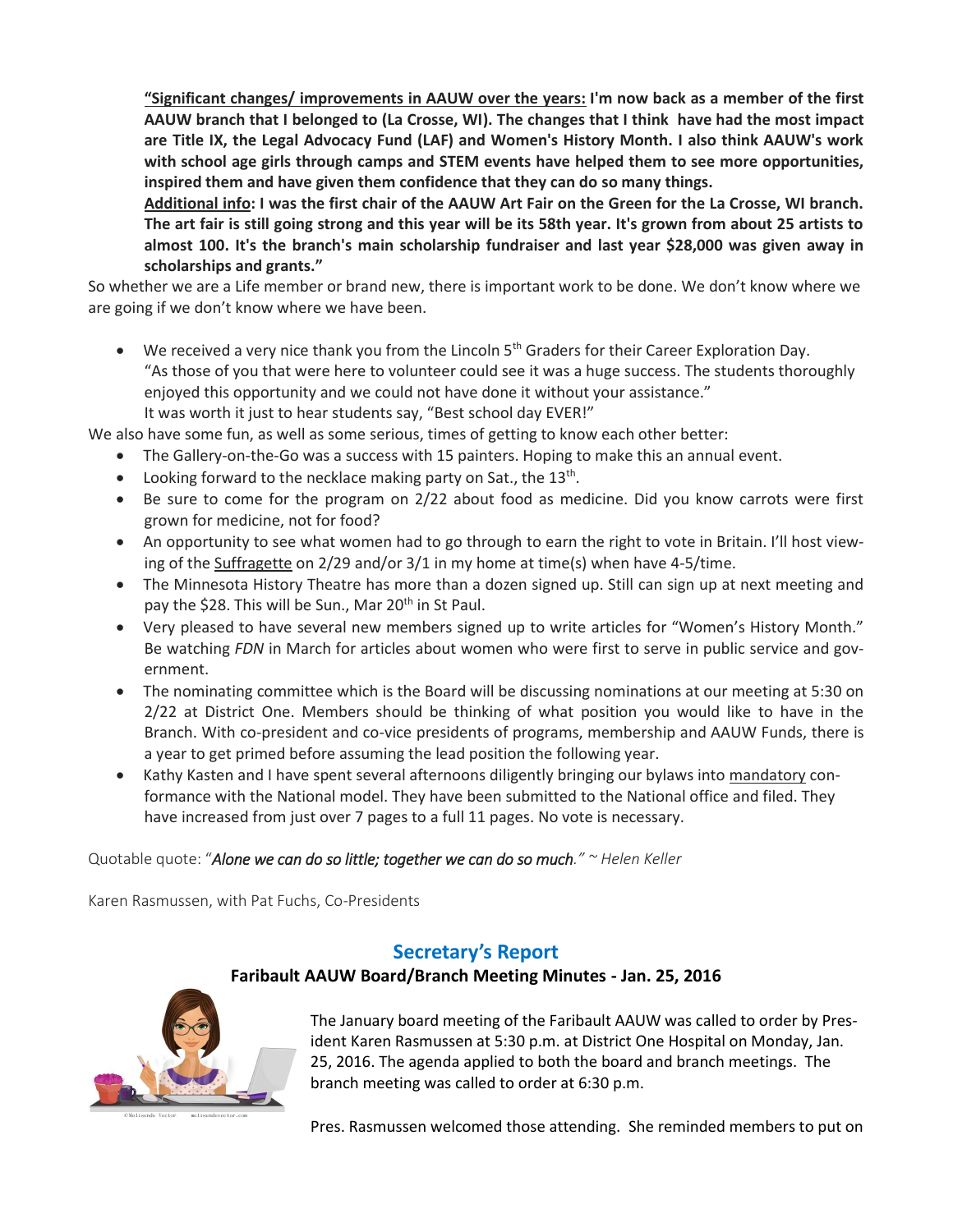their name tags and remember the Buck-it for Scholars.

**Secretary's Report:** Motion by Emily Nesvold, second by Pat Rice to accept the minutes as printed in the January newsletter. The motion carried.

**Treasurer's Report:** Pres. Rasmussen read our treasurer's report. Checking balance is \$303.87. Our savings balance is \$5,325.62. Motion to accept the report for audit by Pauline Schreiber, second by Diane Hagen. The motion carried.

#### **Correspondence:**

- We received a Thank You from Carolyn Treadway for the peanut butter we collected at December's meeting for the diners at the Cathedral Cafe.
- Email from state president with reminder of deadlines, bylaw changes and asking for branches to consider hosting the 2017 state convention. Pres. Rasmussen will get more information about the facilities needed and a list of expectations. Emily Nesvold and Pauline Schreiber volunteered tol check local venues and get back to our membership to make a decision.

#### **Committee Reports:**

- **Membership:** As of Dec. 31, 2015, we have 51 members. Our newest member is Sandy Kane. Beginning Mar. 16th, we can begin qualifying for the new *Shape the Future Campaign.*
- **Programs:** Pauline Schreiber reported that members could sign up for our visit to the Minnesota History Theatre on March 20th to see a matinee performance of "Watermelon Hill" A check for \$28.00 should be sent to Julie Olson by the Feb. 12th deadline. Members were asked to indicate if they could drive. Those attending would meet at 12:30 p.m. at a place to be determined to car pool. Those who wish will stop for dinner on the way home.
- **NCCWSL:** We received no applicants. The committee met before the board meeting and discussed how to proceed. Since there was good publicity, they felt we might need to groom potential students to apply. The issue will be revisited in the fall.
- **Cameo Project:** We need 21 more members to submit their profiles. Pres. Rasmussen handed out forms to complete.
- **Book Club:** The Feb. 16th meeting will be held at Hy Vee Market Cafe, 6:00 for dinner, and 6:30 for discussion. *The Invention of Wings* is the February selection.
- **Book Sale:** The dates for the book sale have been determined, Apr. 21st-26th, 2016 at Faribo West Mall. The Kids Carnival will be held on the 23rd. Pat Rice suggested that AAUW buy a table for the Mall using seed money from forming a Thrivent Action team. Dorothy Joy asked members to sign up for several time slots. Set up will be 9:30 a.m. - 8:00 p.m. Apr. 18th - 20th. Shifts are 9:30a.m. - 8:00 p.m. the 21st and 22nd. Sat., the 23rd will be from 9:30 a.m. to 5:00 p.m. and Sunday, Apr. 24th is from noon to 5:00 p.m. The 25th and 26th will be from 3:00 - 7:00 p.m.
- **Gallery on the Go:** This fun activity was held Jan. 16th. Ten members and 15 guests participated. This may become an annual event.
- **NBC Learn**: Cyndy Harrison reported that she meet with the curriculum coordinators of the Faribault School District to explain the resources available through NBC's digital library. South Central College has signed up for a trial of this online resource program.

#### **Old Business:**

 **Women's History Month:** Our Faribault branch refined the theme of "Honoring women in National Service or Government," by "honoring Women who were the First in Their Field. . .." These will be published in the Faribault Daily News. By the end of the meeting all women (Sandra Day O'Connor, Amy Klobuchar, Jeanette Rankin, Shirley Chisholm, Molly Woehrlin and Ann Vohs) were claimed by members who would write the 600 word or less biographies.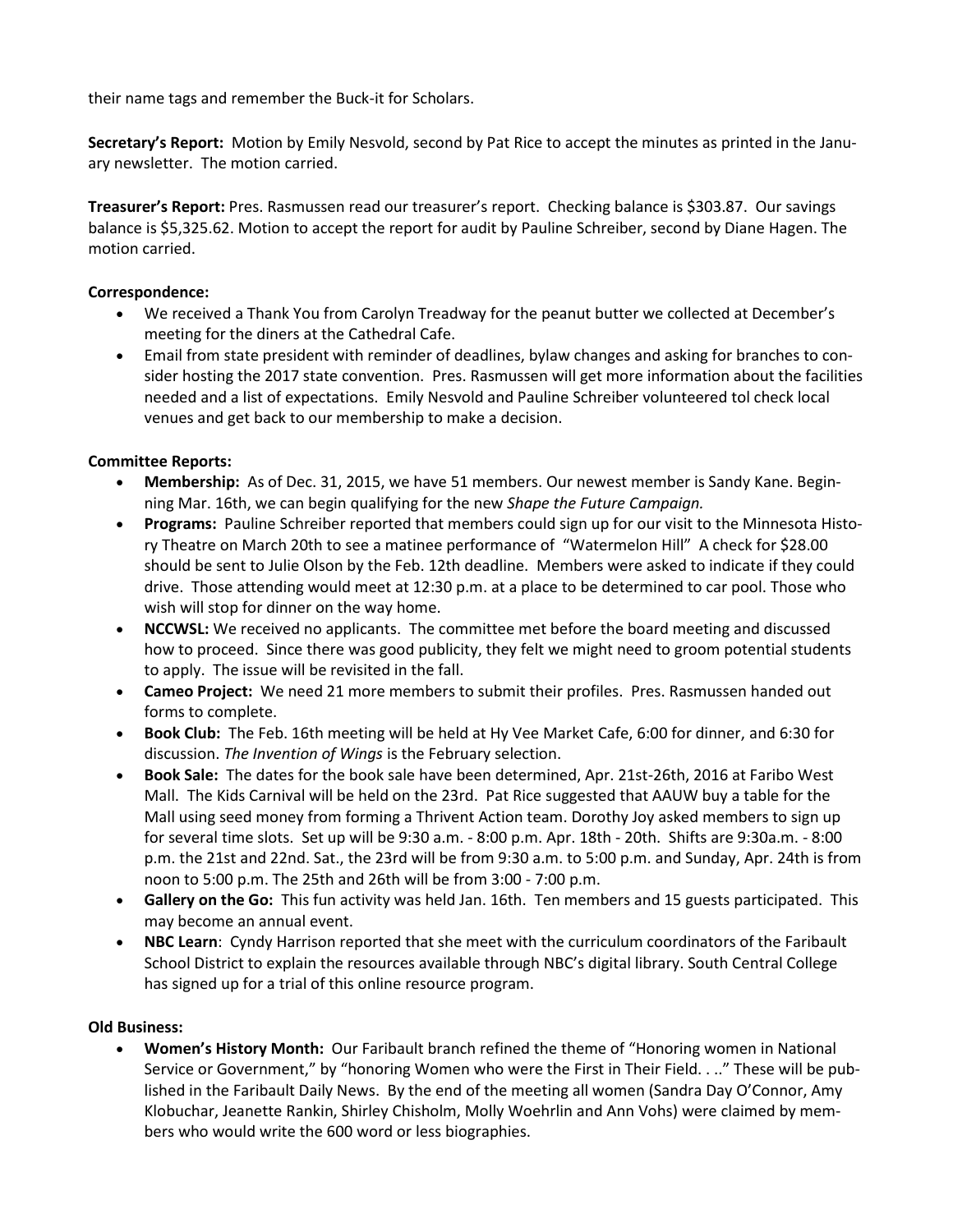- **Career Day at Lincoln Elementary**: The AVID program expanded this activity to include all 5th graders. AAUW members who volunteered were Pat Fuchs, Kathy Kasten, Olga Knapp, Kathy Larson, Colleen Rolling, and Karen Rasmussen. They helped with the carpentry project in the afternoon and/or also in the earlier sessions with local speakers presenting careers in baking-cake decorating, engineering and floral arranging.
- **Halloween breakfast:** We have confirmed the Oct. 30th date for our annual Halloween Breakfast at the American Legion. We will have an itemized bill rather than per plate fee and hope to add a bake sale, craft sale and silent auction. We'll also continue providing the pumpkin muffins, distributing candy and encouraging costumes.

#### **New Business:**

- **Glass Garden Beads:** Another activity has been scheduled for Feb. 13th at the new business which has recently opened in downtown Faribault. It is located behind Bluebird Cakery. The cost will be around \$20.00 A sign-up sheet was distributed.
- **Rochester Enrichment Program:** Rene Perrance announced that there will be a Community Education presentation entitled "Sex Trafficking in the Heartland" at Northrop in Rochester on Apr. 27th at 6:30p.m.

The meeting adjourned.

Pauline Schreiber announced that next month's program will be *Eating Healthy: Good Medicine* presented by District One Hospital dietitian, Jenny Kath. After a short break, she introduced our mother/daughter authors: Edna Thayer, *Feisty Lydia* and Tamara Thayer, *A Country Doctor Goes to War* who presented tonight's program.

Respectfully submitted,

#### Ruth Hildebrandt, secretary

As of January 31 these are our cash balances: checking \$303.87 and savings \$\$5,368.75.

Please refer any check requests to Karen Rasmussen until February 20. I will be enjoying some extra sunshine!

This spring I will be reviewing our membership rolls to determine if we have some 50- year members to acknowledge. As you know, these loyal ladies are then entitled to free membership in AAUW, all levels. I have already found a few errors in our membership records and need your help to determine who might be in this group. If you think that you might be close to this anniversary, or are just curious about the records in general, please give me a call so that I can follow through on this issue. 334-5488.



## Treasurer's Report

As of January 31 these are our cash balances: checking \$303.87 and savings \$\$5,368.75.

Please refer any check requests to Karen Rasmussen until February 20. I will be enjoying some extra sunshine!

This spring I will be reviewing our membership rolls to determine if we have some 50- year members to acknowledge. As you know, these loyal ladies are then entitled to free membership in AAUW, all levels. I have already found a few errors in our membership records and need your help to determine who might be in this group. If you think that you might be close to this anniversary, or are just curious about the records in general, please give me a call so that I can follow through on this issue. 334-5488.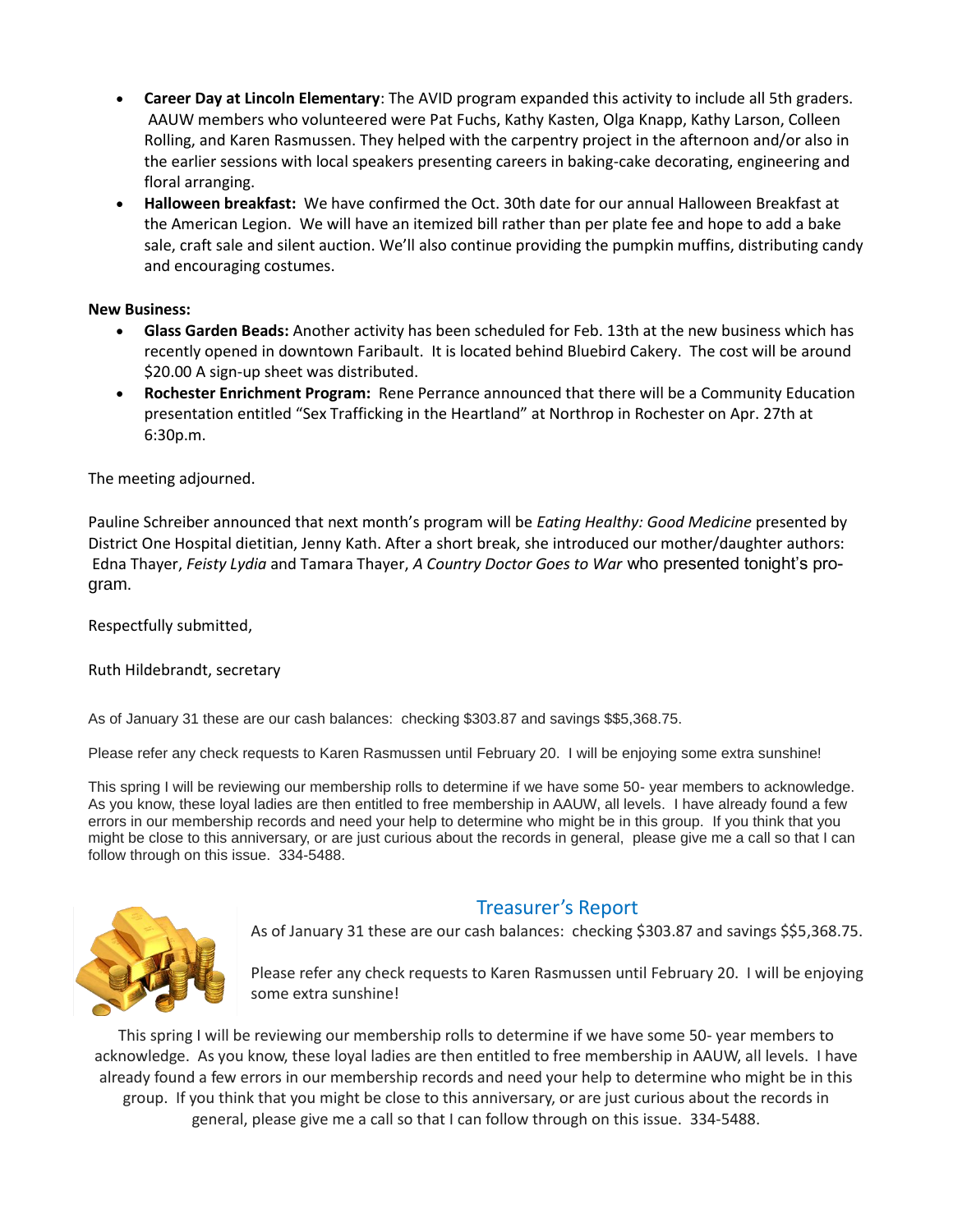# **Book Club**



Eight AAUW Book Club members met on January 19 at Perkins to discuss Michael Perry's *Population: 485.* There was a wide variety of observations, from Perry's brilliant writing skills to his ability to capture the feel of small town Midwest life. Those who had personal experiences with volunteer rescue/EMT services felt his stories were realistically true-to-life.

Readers also appreciated the delightful multicultural Cinderella picture book, Glass *Slipper, Gold Sandal: A Worldwide Cinderella* by Paul Fleischman. This composite tale is woven from 17 cultural variations of the Cinderella story. Many of us loved the folk art style illustrations.





Our February book is *The Invention of Wings* by Sue Monk Kidd. Set in the early 1800s in South Carolina this well-researched novel features the rebellious abolitionist Grimke sisters and their like-mind slave servant, Handful.

Remember, we welcome ALL AAUW members. If you are considering attending, *The Invention of Wings*, with over 100 weeks on the NYT Best Seller list, is a great place to start.

## **NEXT MEETING: ~ TUESDAY, FEBRUARY 16 ~ 6:00 FOR DINNER & 6:30 DISCUSSION**

## **~ HY VEE MARKET GRILLE MEETING ROOM (NEW LOCATION)**

No matter the weather, book club is always a warm place to be! (And in July, we're really a cool group!) Gloria O.



# **Membership**

Our AAUW Faribault Branch MEMBERSHIP is always open to more ladies to support our mission to empower and girls and women, to form friendships and enjoy working on service projects together.

Remember to invite any friend to one of our meetings to share our mission and camaraderie. Our Minnesota History Theatre Trip in March would be a great opportunity to invite someone.

**For more information on membership: call Karen Kittlesen (334-4900) or Kathy Larson (332-2525) - Membership Vice Presidents**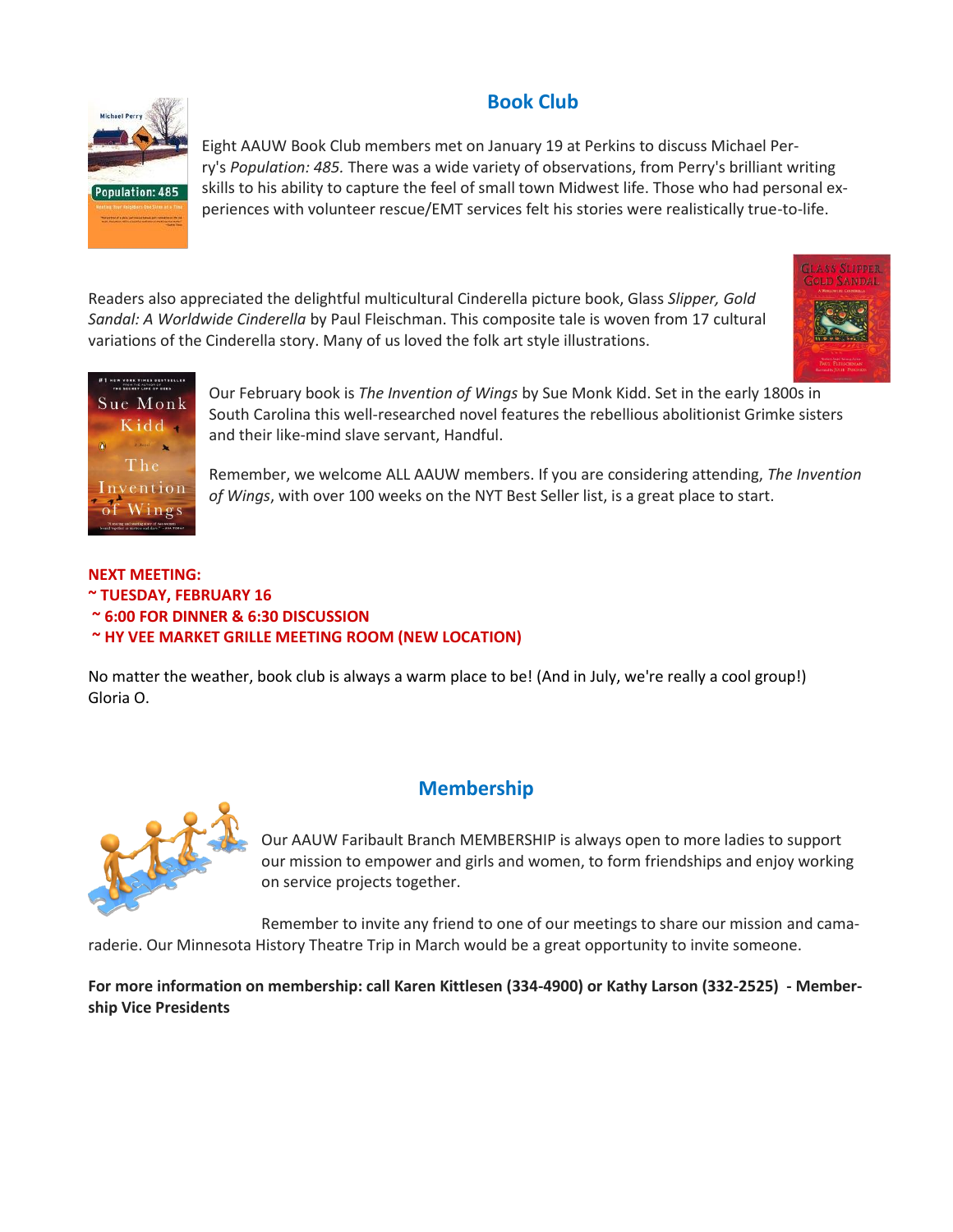# **Program**



**February Program:** "Eating Heathy: Good Medicine", presented by Jenny Kath, District One Hospital Dietician. Jenny will show us how what we eat can help keep us healthy. **Where:** District One Hospital Classroom **When:** February 22 **Board Meeting:** 5:30 pm

**Business Meeting:** 6:30 pm

 **Presentation:** 7:00 pm

#### **Watermelon Hill**

Remember that at **12:30 p.m. Sunday, March 20**, those going to the Minnesota History Theater production of "Watermelon Hill" will carpool from the Hwy. 21 truck stop. The play is at 2 p.m. If you still want to go, but haven't signed up, call Karen Rasmussen at 331-0126. The cost is \$28.



 **Book Sale**

**The book sale dates are as follows:**

April 18 - April 20: All day set up and book sorting

April 21 - April 22: 9:30AM- 8:00PM April 23: 12:00PM - 5:00PM April 24 -April 25: 3:00PM - 7:00PM April 26: AM clean up

Please come to the next meeting prepared to sign up to work two or three time slots. This is our big money maker for the year and we really need your help. Work times are 2 1/2 to 3 hours.



# **Calendar of Events**

**Thu Feb 11** - RSVP deadline for Jewelry Party by 8 pm to Karen Sat Feb 13 - Jewelry Party at 2 pm at Glass Garden Beads (get beverage before) Tue Feb 16 - Book Club **Mon Feb 22** - Board meeting at 5:30, Branch at 6:30, Program at 7 Eating Healthy

Good

Medicine District One

**Tue Mar 15** – Book Club